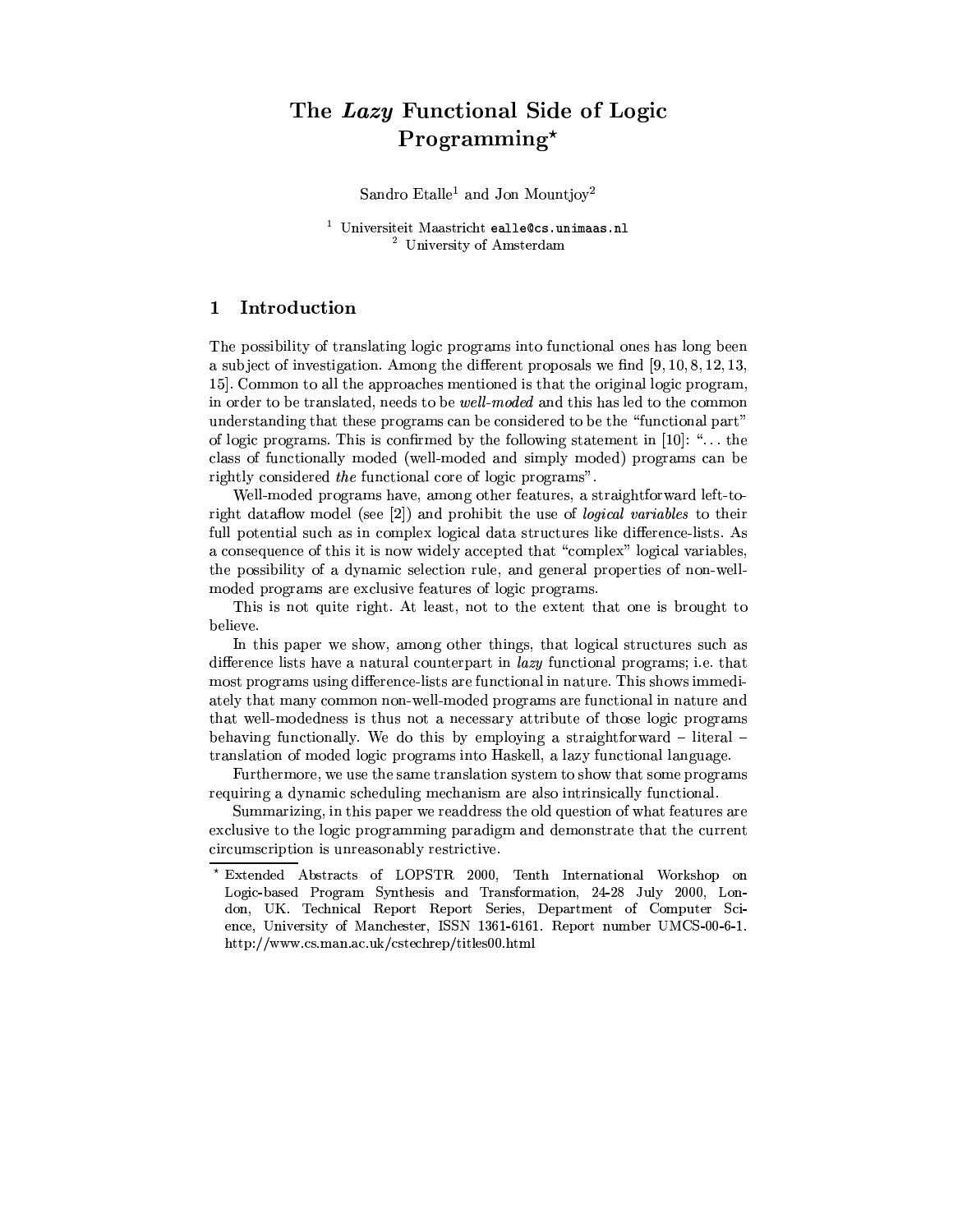### Preliminaries  $\overline{2}$

Due to space constraints we omit preliminaries and assume that the reader is acquainted with the terminology and the main results of logic programming theory (see [1]). We use over-lined characters to indicate (a possibly empty) sequence of objects, so  $\bar{t}$  can denote a sequence  $t_1, \ldots, t_n$  of terms,  $\bar{x}$  a sequence of variables and  $\overline{A}$  a sequence of atoms (i.e. a query).

Haskell Programs Our translation system maps logic programs into lazy functional programs, which are written in (a subset of) Haskell [6]. The subset we use includes the proposed extension of *pattern guards*<sup>1</sup>. The programs we are going to generate are built as sets of equations, each of the following form:

 $\begin{array}{lll} \mid \mathsf{guard}_{1,1}, \; \ldots, \; \mathsf{guard}_{1,j} & = \mathsf{result}_1 \\ \vdots & & & \\ \mid \mathsf{guard}_{n,1}, \; \ldots, \; \mathsf{guard}_{n,m} & = \mathsf{result}_{n,1} \\ \mid \mathsf{otherwise} & = \mathsf{result}_{n+} \end{array}$ f  $s_1 \ldots s_j$  $=$  result $_{n+1}$ 

where f is a function symbol,  $s_1 \ldots s_j$  are parameters and guard<sub>x,y</sub>, otherwise are *guard qualifiers*. The '|' introduces a guard, and the ',' acts as a logical conjunctive. Pattern matching may take place on the parameters. Without pattern guards, the guard qualifiers would have to be boolean expressions; patterns *quards* can also contain *let-expressions* (which are defined as usual) and *pattern*matching expressions which are expressions of the form pattern  $\leftarrow$  term, and whose semantics is the following: if term matches with pattern then the variables in pattern are appropriately instantiated, and the pattern-matching guard returns true, otherwise it return false.

#### $\bf{3}$ A Translation System

Moded Logic Programs Even though the programs we are going to translate are not necessarily well-moded (after all we want to show that non-well-moded programs might be functional), we have to make some mode-based restrictions on the initial logic programs (in the Appendix we also report the definition of well-moded logic programs).

Definition 1 (Mode). Consider an n-ary relation symbol p. By a mode for p we mean a function  $m_p$  from  $\{1,\ldots,n\}$  to the set  $\{\text{In},\text{Out}\}\$ . If  $m_p(i) = \text{In}, we$ call i an input position of p and if  $m_p(i) = 0$ ut, we call i an output position of  $p$  (both w.r.t.  $m_p$ ).

Pattern guards are described in http://www.dcs.gla.ac.uk/~simonpj/. It is impor- $\tau$  tant to remark that we could also do without pattern guards  $-\alpha$  the price of less elegant translation. Thus all the statements we are going to give in the sequel are true regardless of the availability of a pattern guard construct in the target language.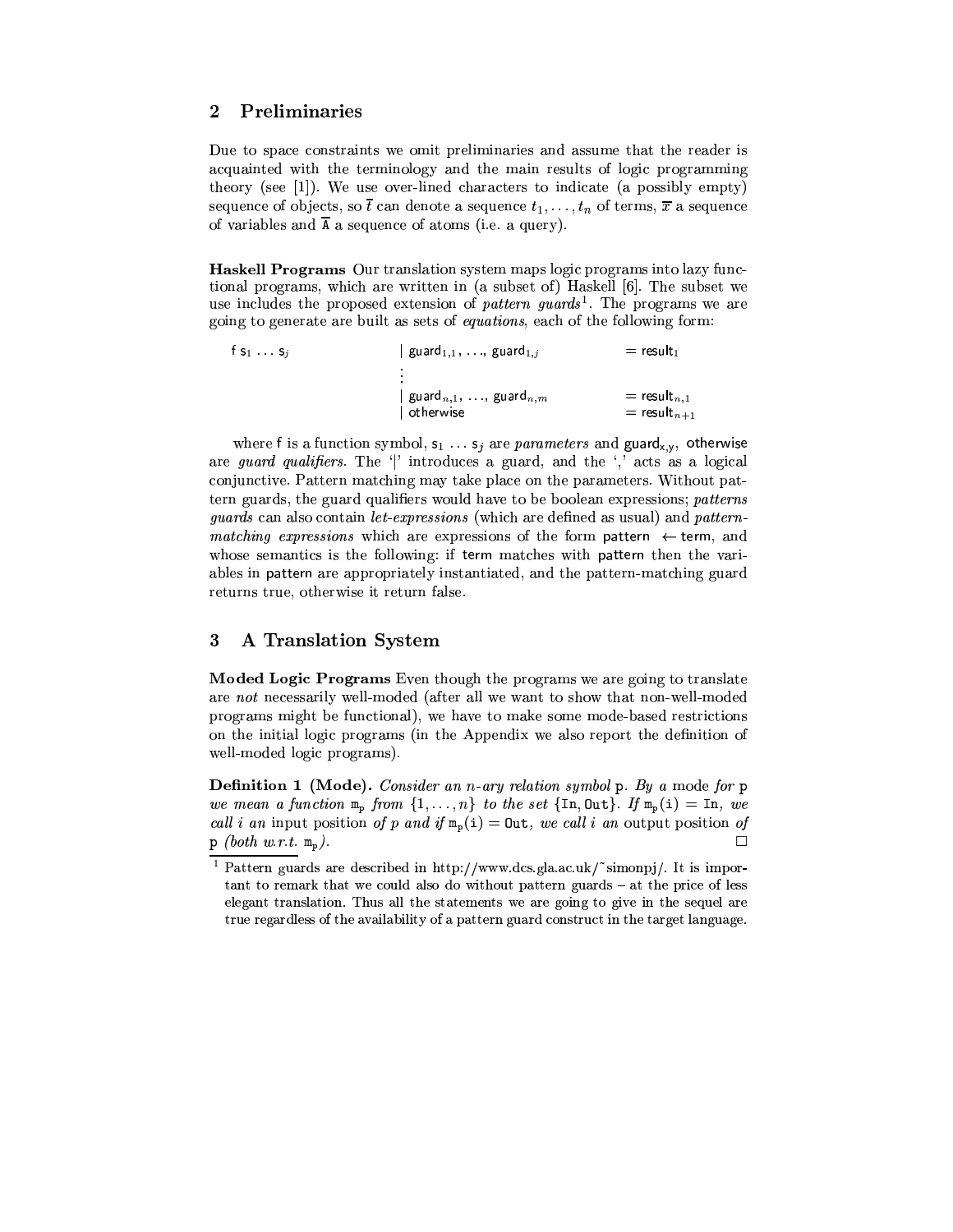An *n*-ary relation **p** with a mode  $m_p$  will be denoted by  $p(m_p(1),...,m_p(n))$  (e.g., append(In, In, Out)). We assume that to each relation symbol is associated a unique mode. Here and in the sequel, when writing an atom as  $p(\bar{u}, \bar{v})$  we assume that  $\overline{u}$  is the sequence of terms filling in its input positions and  $\overline{v}$  is the sequence of terms filling in its output positions.

Now, we require the programs and the queries to be *plain* and *consistent* wrt the chosen mode. Let us call *producing* the input position of the head and the output positions of the body atoms, and *consuming* the other positions of a clause. Recall that, a set of terms is called *linear* if every variable occurs at most once in it.

- A clause (query) is *consistent* (wrt the mode) iff every variable occurs in at least one producing position.
- $A$  clause  $p_0(\overline{t}_0, \overline{s}_{n+1}) \leftarrow p_1(\overline{t}_1, \overline{s}_1), \ldots, p_n(\overline{t}_n, \overline{s}_n)$  is called plain if:  $\overline{s}_1,\ldots,\overline{s}_n$  is a linear family of variables, and  $\overline{t}_0$  is linear.
- Similarly, a query  $\overline{Q}$  is called *plain* iff the clause  $q \leftarrow \overline{Q}$  is plain, where q is any atom of zero arity, and a program is *plain* if every clause of it is plain.

Our translation requires programs to be consistent and plain. This is far less restrictive than well-modedness plus simple-modedness, and allows us to capture a broader segment of functional behaviour found in logic programs. It can be shown that most programs are plain, and that virtually all consistent programs are either plain or safely translatable into a plain form, we refer to the temporary full version [7] for the details.

Test and Non-Test Predicates An important tool we employ for the translation is a *partitioning* of the predicates into test and *non-test* ones: In logic programming, queries can succeed, loop or fail. This third possibility is of crucial importance. Nevertheless, relations which are "not supposed to fail" are quite common. We say that a relation is "not supposed to fail" if  $-$  when called in a "correct" way – produces at least one answer (e.g., sort, flatten and append) The ubiquity of such predicates is confirmed by  $[4, 11, 5]$  and the fact that Mercury [14] employs a mode system which actually subsume our partitioning.

A partitioning is a map from the set of predicate symbols into the set {test, non-test}. We also say that the program P is correctly partitioned wrt the query  $\overline{A}$  iff every time that a non-test atom B is selected in a LD-derivation of  $\overline{A}$  in P then B has at least one non-failing LD-derivation. Thus every program is correct wrt every query when the partitioning is the trivial one in which all predicates are test. Using a non-trivial partitioning has the advantage of undercovering the "lazy aspects" of logic programming, which is what we want to do. Checking correctness is orthogonal to the purposes of this paper, but we should mention that it can be done either using abstract interpretation [5] or on modes and types  $[4, 11]$ .

The Translation Clearly, we need to capture the fact that a predicate might succeed (returning a computed answer), or fail. To do so, we introduce the datatype Result in our Haskell programs by: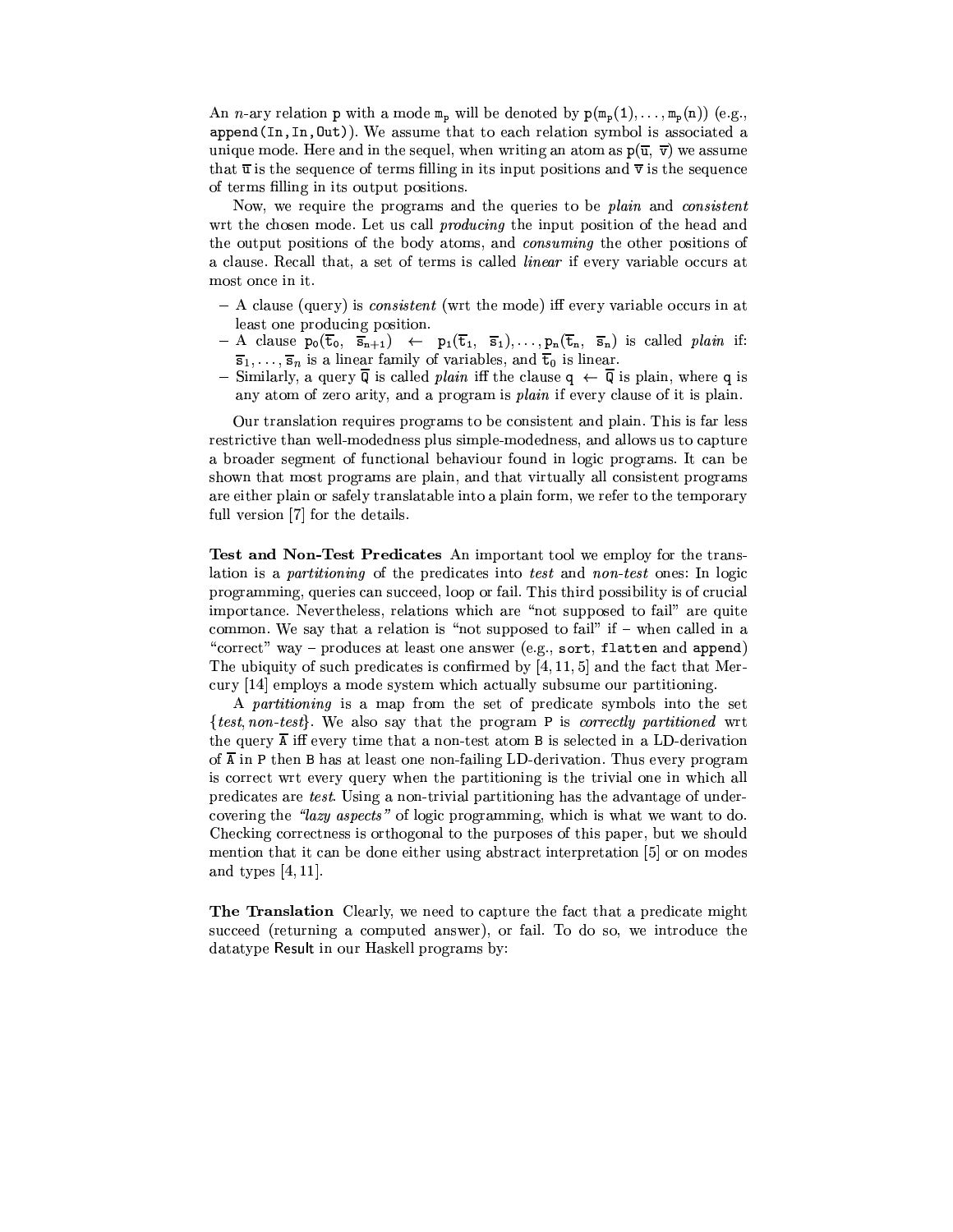data Result  $\alpha =$  Suc  $\alpha$  | Fail

That is, the datatype Result has two constructors, Fail and Suc, the latter of which can be applied to some term. Our translation will transform non-test predicates as ordinary functions, but transform test predicates into functions returning something of the type Result  $\alpha$ , allowing us to indicate failure. Let p be a predicate symbol, which mode indicates that it has  $i$  input and  $j$  output positions. Then p can naturally be translated into a function of type

 $\begin{array}{llll} \mathsf{p}: \mathsf{T}_1 \times \cdots \times \mathsf{T}_i & \rightarrow & ( \mathsf{S}_1 \times \cdots \times \mathsf{S}_j ) & \text{if $\mathsf{p}$ is a non-test predicate}\\ \mathsf{p}: \mathsf{T}_1 \times \cdots \times \mathsf{T}_i & \rightarrow & \mathsf{Result}(\mathsf{S}_1 \times \cdots \times \mathsf{S}_j ) & \text{if $\mathsf{p}$ is a test predicate} \end{array}$ 

Where  $T_i$  and  $S_i$  are appropriate Haskell types. The actual translation method requires the program to be translated to be *consistent*, plain and correctly partitioned. Let P be a logic program, and

$$
\begin{aligned} p(\overline{t}_1,\overline{s}_1) &\leftarrow p_{1,1}(\overline{1}_{1,1},\overline{o}_{1,1}),\ldots,p_{1,k_1}(\overline{1}_{1,k_1},\overline{o}_{1,k_1}),\ q_{1,1}(\overline{u}_{1,1},\overline{v}_{1,1}),\ldots,q_{1,1_1}(\overline{u}_{1,1_1},\overline{v}_{1,1_1}).\\ &\vdots\\ p(\overline{t}_n,\overline{s}_n) &\leftarrow p_{n,1}(\overline{i}_{n,1},\overline{o}_{n,1}),\ldots,p_{n,k_n}(\overline{i}_{n,k_n},\overline{o}_{n,k_n}),\ q_{n,1}(\overline{u}_{n,1},\overline{v}_{n,1}),\ldots,q_{n,1_n}(\overline{u}_{n,1_n},\overline{v}_{n,1_n}).\end{aligned}
$$

be the set of clauses of P defining predicate  $p$ , where the predicates  $p_{i,j}$  are test predicates and the predicates  $q_{i,j}$  are the non-test ones. Here we assume that the clauses had been renamed apart, i.e., that they share no variables. If p is a test predicate, then the translation of the above section into Haskell is the following script (for the moment the underlined parts have to be treated as if the underline was not there):

$$
\begin{array}{ll}\n\mathsf{p}(\overline{\mathsf{x}}) & | & (\overline{\mathsf{t}}_1) \leftarrow (\overline{\mathsf{x}}), \\
& \mathsf{Suc}(\overline{\mathsf{0}}_{1,1}) \leftarrow \mathsf{p}_{1,1}(\overline{\mathsf{i}}_{1,1}), \dots, \mathsf{Suc}(\overline{\mathsf{0}}_{1,k_1}) \leftarrow \mathsf{p}_{1,k_1}(\overline{\mathsf{i}}_{1,k_1}), \\
& \text{let } (\overline{\mathsf{v}}_{1,1}) = \mathsf{q}_{1,1}(\overline{\mathsf{u}}_{1,1}), \dots, \text{ let } (\overline{\mathsf{v}}_{1,l_1}) = \mathsf{q}_{1,l_1}(\overline{\mathsf{u}}_{1,l_1}) & = \underline{\mathsf{Suc}}(\overline{\mathsf{s}}_1) \\
& \vdots \\
\mathsf{f}_{n}(\overline{\mathsf{t}}_n) \leftarrow (\overline{\mathsf{x}}), \\
& \mathsf{Suc}(\overline{\mathsf{0}}_{n,1}) \leftarrow \mathsf{p}_{n,1}(\overline{\mathsf{i}}_{n,1}), \dots, \mathsf{Suc}(\overline{\mathsf{0}}_{n,k_n}) \leftarrow \mathsf{p}_{n,k_n}(\overline{\mathsf{i}}_{n,k_n}), \\
& \text{let } (\overline{\mathsf{v}}_{n,1}) = \mathsf{q}_{n,1}(\overline{\mathsf{u}}_{n,1}), \dots, \text{ let } (\overline{\mathsf{v}}_{n,l_n}) = \mathsf{q}_{n,l_n}(\overline{\mathsf{u}}_{n,l_n}) & = \underline{\mathsf{Suc}}(\overline{\mathsf{s}}_n) \\
& \text{otherwise} = \text{fail}\n\end{array}
$$

If one of the clauses of the above section is a unit clause, (i.e.  $p(\overline{t}, \overline{s}_i)$ .) or if its body contains no test predicates then the corresponding line has the trivial guard True. Note that sequences may be empty, so if the predicate had no output positions, then  $\overline{s}$  would be the term ().

If p is a *non-test* predicate, then translation of the above section corresponds to the above script *after removal* of the underlined parts; namely we have to eliminate from it the otherwise statement and the Suc's from the return values.

Clearly, list constructions and built-in predicates need to be handled separately. The electronically available technical report [7] reports more examples.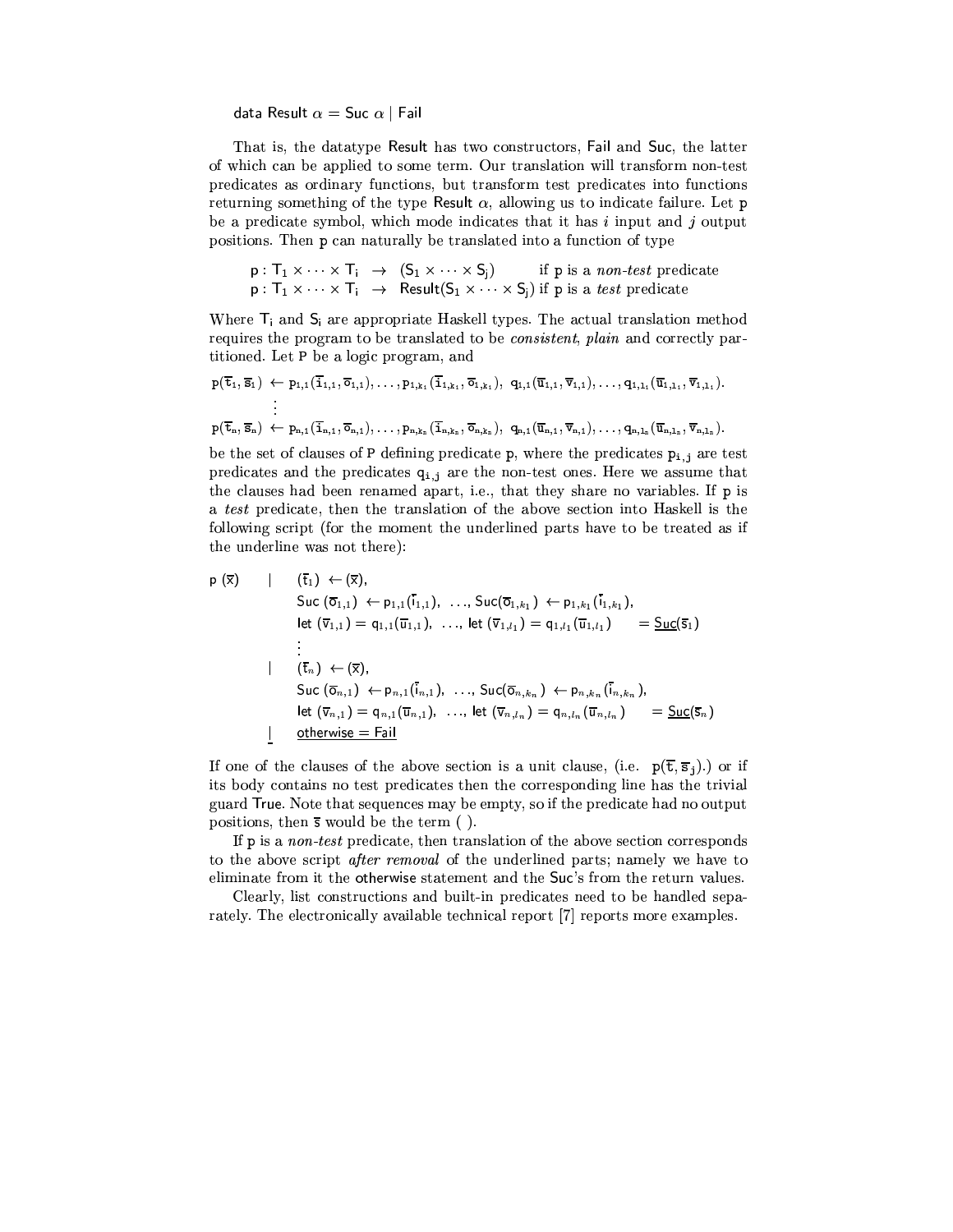#### Logic Programs in a Lazy Functional Language  $\overline{\mathbf{4}}$

We are at last in a position to demonstrate our thesis that the set of logic programs considered as functional needs to be expanded. As issues, we consider logic variables and dynamic scheduling.

Logical Variables vs. Lazy Evaluation Logical variables are one of the peculiarities of logic programming. Most of the time, they are used just as variables in an imperative language  $-$  this is the case when the program is well-moded and simply moded. Nevertheless there are important situations in which logical variables are exploited in all their power. A typical such case is in the presence of difference structures such as difference lists, as in the following Polish Flag Problem example (a simplified version of Dijkstra's Dutch Flag Problem), which reads as follows: given a list of objects which are either red or white, rearrange it in such a way that the red elements appear first and the white ones appear after them.

```
polish(InList, RedWhites) \leftarrowdistribute(InList, RedWhites, Whites, Whites).
distribute([], Reds, Reds, []).
distribute([X|Xs], [X|RedsHead], RedsTail, Whites) \leftarrow red(X),
   distribute(Xs, RedsHead, RedsTail, Whites).
distribute([X|Xs], RedsHead, RedsTail, [X|Whites]) \leftarrow white(X),
   distribute(Xs, RedsHead, RedsTail, Whites).
```
Where we assume that predicates red and white are appropriately defined elsewhere in the program and have mode red (In) : test. The other predicates are non-test and have mode polish(In, Out) and distribute(In, Out, In, Out). This program is plain, consistent and correctly partitioned and by translating it we obtain

| let (redwhites, whites) = $dist(t, white)$                                                                     | $=$ redwhites          |
|----------------------------------------------------------------------------------------------------------------|------------------------|
|                                                                                                                |                        |
| distr(is, rstail) $ $ ([],rs) $\leftarrow$ (is,rstail)                                                         | $=$ (rs, [ ])          |
| $(x:xs,rs) \leftarrow (is,rstail),$<br>let (rshead, whites) = $distr(xs, rs)$ ,<br>$Suc() \leftarrow red x$    | $=$ (x:rshead, whites) |
| $(x:xs,rs) \leftarrow (is,rstail),$<br>let (rshead, whites) = $distr(xs, rs)$ ,<br>Suc () $\leftarrow$ white x | $=$ (rshead, x:whites) |
|                                                                                                                |                        |

This program runs perfectly well. Notice that the definition of polish employs a circular data structure [3]: in fact the variable whites appears both on the left hand side and on the right hand side of the expression let (redwhites, whites)  $=$  $dist(t, \text{whites})$ , in the guard. It is also important to notice that the original logic program employs logical variables in a highly non-trivial way dute to the double occurrence of the variable Whites in the body of the first clause. In fact, it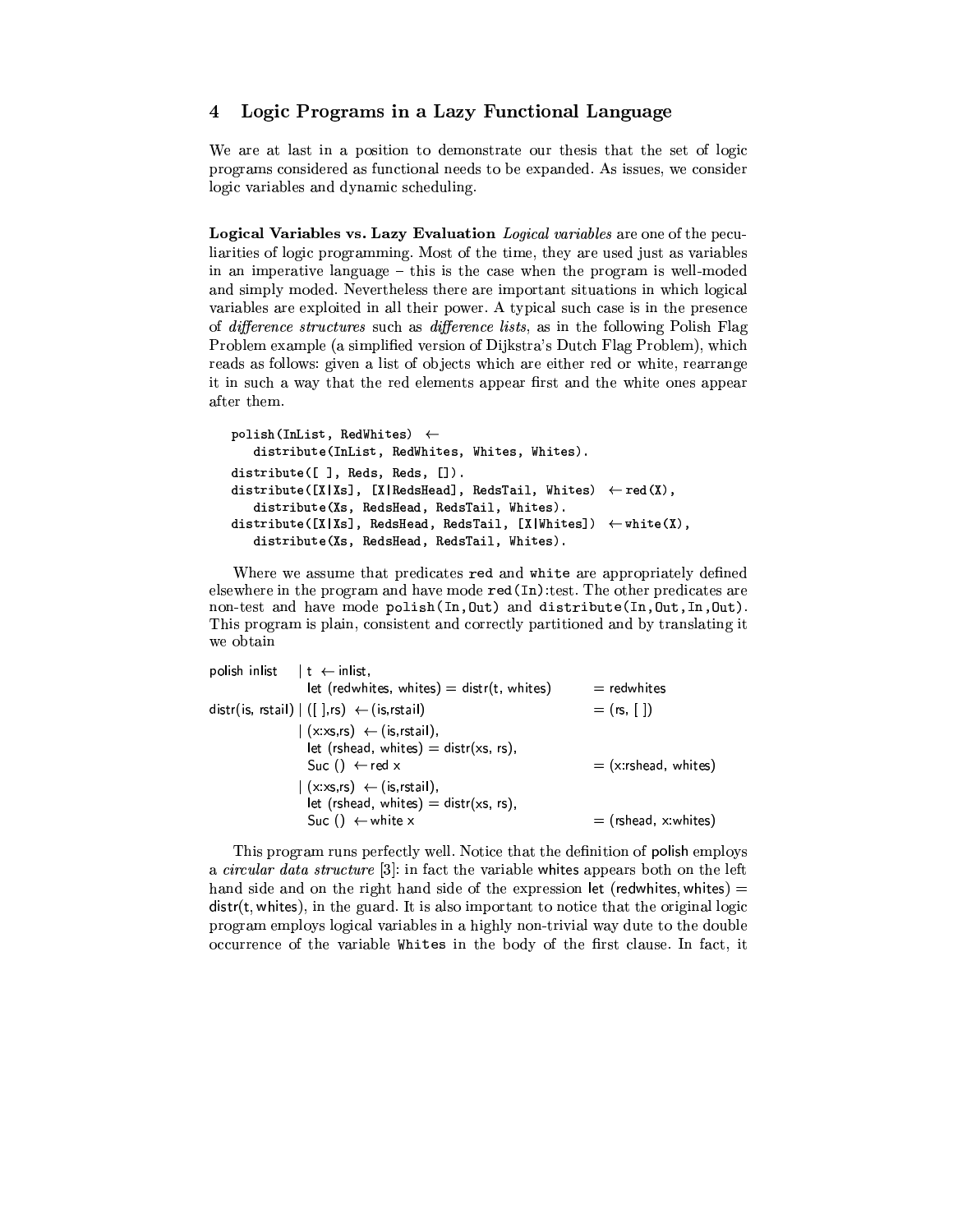uses difference-lists. This is confirmed by the fact that the program is not wellmoded. Considering the above translation, we can say that the difference list part was taken care of by the circular data structure. We dare to generalize this and say that difference lists have a natural counterpart in the circular structures of lazy functional programming (circular structures do not generally function within *strict* functional language). Of course, one can contrive an example of a program using difference-lists which would not work in Haskell (some programs cannot be translated using our systemsee e.g., the SEQUENCE example reported in the technical report of this extended abstract [7]). We don't want to deny this, on the contrary: here we are interested in how programs are *usually* used, and in pointing out that some standard methodologies which are normally considered as applicable only to LP, are actually not so.

Dynamic scheduling vs. Lazy Evaluation Another prominent property of logic programming is the possibility of having a dynamic selection rule, possibly guided by appropriate *delay declarations*. Let us consider the following example, which, given the list Xs of integer values, del\_max(Xs,Zs) produces the list Zs by deleting all the occurrences of its maximum element. It does so by calling find\_max\_and\_del, which reads: find\_max\_and\_del(InList,El,OutList,Max) :- Max is the maximum element of InList, and OutList is obtained from Inlist by deleting all the occurrences of El from it.

```
del_max(Xs, Zs) \leftarrow find_max_and-del(Xs, Max, Zs, Max).find_max_and_del([ ], _, [ ], 0).
find_max_and_del([X | Xs], El, Ys, Max) \leftarrowfind_max_and_del(Xs, El, Zs, Max'),
   sup(X, Max', Max),
   del\_if\_first([X | Zs], E1, Ys).del_if_first([EL | Zs], E1, Zs).
del_if_first([X | Zs], El, [X|Zs]) \leftarrow X \neq El.
```
Together with the following mode: del\_max(In, Out), sup(In, In, Out) (the definition of this is not reported, but standard), find\_max\_and\_del(In, In, Out, Out),  $del\_if\_first(In, In, Out), and \neq (In, In), and where all predicates except for$  $\neq$  are declared as *non-test*. It is worth noticing that the program uses logical variables in a nontrivial way. This is confirmed by the fact that it is not well-moded<sup>2</sup>. Furthermore, the program requires *dynamic scheduling*. In fact, when run with a standard left-to-right selection rule, the query del max (ts, Zs) (ts being a list of natural numbers) usually leads to a run-time error (or to an incorrect answer), and, provided that we fix this problem, to a very inefficient computation (with quadratic instead of linear complexity). Both problems can be solved by employing a *dynamic selection rule* using the following *delay declarations*:

delay sup(X, Y, \_) until ground(X)  $\wedge$  ground(Y).

 $2$  Specifically, the variable Max in the first clause is used as an asynchronous communication channel between processes, as the atom find\_max\_and\_del(Xs, Max, Max, Zs) uses Max as input value that it has to produce itself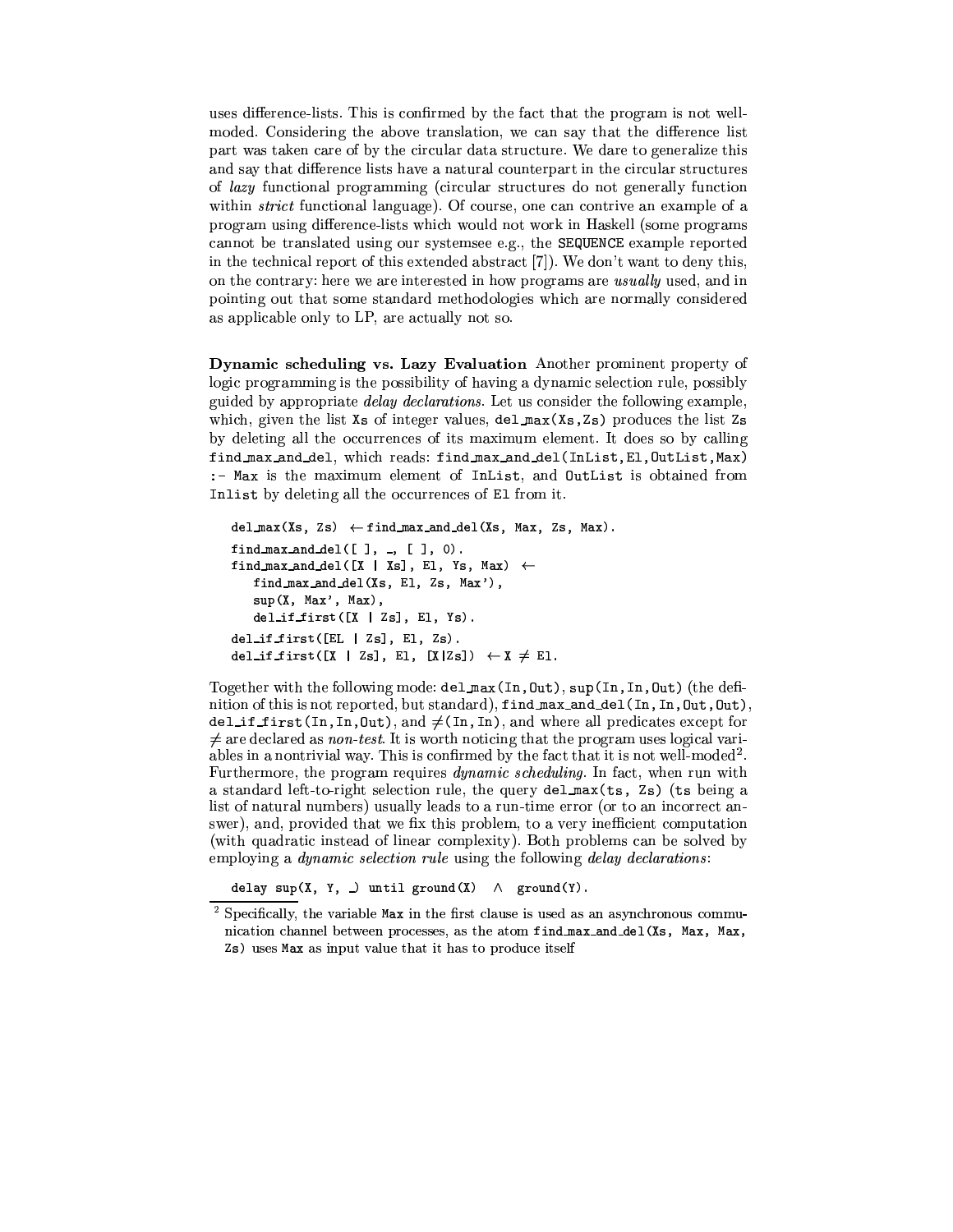```
delay \neq(X,Y) until ground(X) \land ground(Y).
delay del_if_first([X|Xs], El, _) until ground(X) \wedge ground(El)
```
For instance, the first declaration will suspend any call to  $\sup(t, s, v)$ . until t and s are ground terms. Now, let us for a moment not bother about the delay declarations and translate this program into Haskell. We obtain the following script.

| $xs \leftarrow as$                                               |                 |
|------------------------------------------------------------------|-----------------|
| $let (zs, maxel) = find_max_and-del (xs, maxel)$                 | $= zs$          |
| find_max_and_del $(x1,x2)$ $ $ ([ ], el) $\leftarrow$ $(x1, x2)$ | $= (1, 0)$      |
| $(x \times s, el) \leftarrow (x1, x2),$                          |                 |
| $let (zs, maxel') = find_max_and-del (xs, el),$                  |                 |
| $let$ maxel $=$ max x maxel'.                                    |                 |
| $let ys = del_jf_first (x:zs, el)$                               | $=$ (ys, maxel) |
| $ ([]$ , el) $\leftarrow$ (x1, x2)                               | $=$ [ ]         |
| $(x:xs, e) \leftarrow (x1,x2)$ ,                                 |                 |
| $x == e$                                                         | $=$ zs          |
| $(x:xs, el) \leftarrow (x1,x2),$                                 |                 |
| $x \neq e$                                                       | $=$ x:zs        |
|                                                                  |                 |

This program works fine, and its runtime complexity is linear in the size of the input. We can therefore state that the lazy computational mechanism compensates for the lack of control over dynamic scheduling, without which the above logic program could not be run or would have a quadratic complexity. The fact that lazy evaluation here plays a crucial role is confirmed by the fact that in a strict language the translated program would not function properly. Thus again we are in presence of a program exploiting logical variables in a complex way which nevertheless has a natural counterpart in lazy functional programming..

Backtracking and Nondeterminism Another crucial feature of logic programs is their backtracking mechanism, which virtually implements a  $don't know$ nondeterministic system. In the light of the above examples, we believe that nondeterminism is by far the most important and the mostly used peculiar feature of the logic programming paradigm. We don't want to challenge this, on the contrary. Our translation works only for those programs which don't employ backtracking in a crucial way. For a discussion on this we refer to [7].

#### $\overline{5}$ Conclusions

The goal of our research was to investigate to which extent some features considered peculiar of the logic programming paradigm are really so. For this purpose we have devised a simple - literal - system which enabled us to translate logic programs into the lazy functional language Haskell. It is known (see also  $[9, 8]$ ,  $(12, 15)$  that if we restrict our attention to non-failing, non-backtracking computation then well-moded simply moded programs have a natural counterpart in a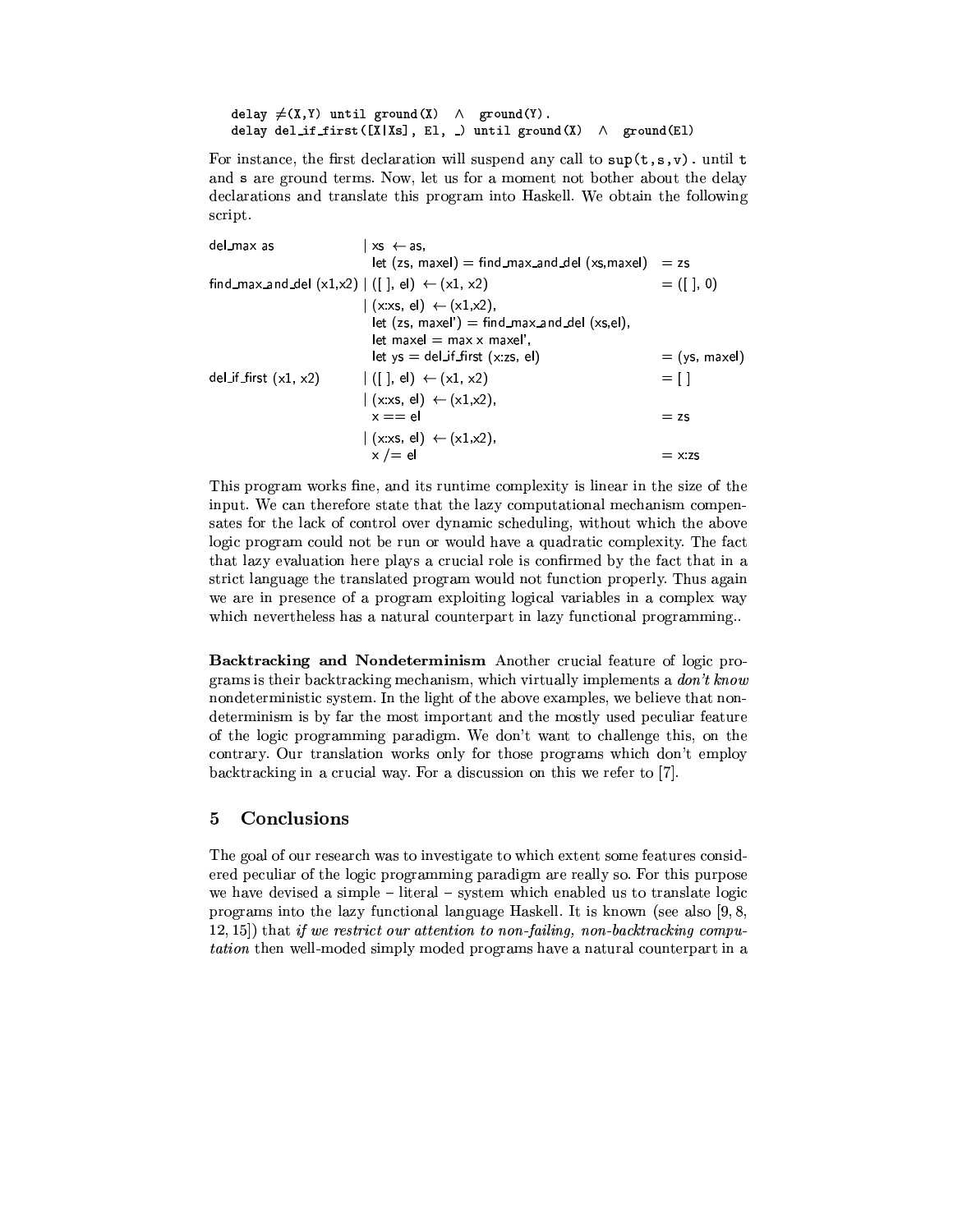functional language. The properties of being well-moded and simply moded indicates a manner of use of variables in logic programming which is undoubtedly "functional". To this statement we want to add that well- and simply moded programs can be considered as *strictly* functional, as they can be safely translated into a *strict* functional language.

In this paper we have shown that in a *lazy* functional language, this picture broadens significantly, and some of the features that were  $-$  in the light of the results above – commonly considered as exclusive of the logic programming paradigm, can be naturally found in a lazy functional language such as Haskell. In particular, we have shown that the use of complex logical variables in data structures such as difference lists (or such as in program in del\_max) find a natural counterpart in the circular structures [3] of lazy functional programs. We could then attempt a rough classification of logic programs according to the level of complexity at which they employ their variables (backtracking and nondeterminism is not considered here). We then have the following division: (i) Strictly Functional programs which use variables in a standard (imperative-like) way. These are characterized by being well-moded. (ii) Lazy Functional programs which admit a safe translation into Haskell. (iii) Intrinsically Logical programs which do not admit a safe translation into Haskell with our translation scheme.

Acknowledgments We would like to thank the anonymous referees for their useful suggestions.

## References

- 1. K. R. Apt. Introduction to Logic Programming. In J. van Leeuwen, editor, Handbook of Theoretical Computer Science, volume B: Formal Models and Semantics. pages 495-574. Elsevier, Amsterdam and The MIT Press, Cambridge, 1990.
- On the unification free Prolog programs. 2. K. R. Apt and S. Etalle. In A. Borzyszkowski and S. Sokolowski, editors, Proceedings of the Conference on Mathematical Foundations of Computer Science (MFCS 93), Lecture Notes in Computer Science, pages 1-19, Berlin, 1993. Springer-Verlag.
- 3. R. S. Bird. Using Circular Programs to Eliminate Multiple Traversals of Data. Acta Informatica, 21:239-250, 1984.
- 4. A. Bossi and N. Cocco. Programs without failures. In R. Fuchs, editor, Proc. Seventh Workshop on Logic Program Synthesis and Transformation, volume 1463 of Lecture Notes in Computer Science, pages 28-48. Springer-Verlag, Berlin, 1998.
- 5. S. Debray, P. López-García, and M. Hermenegildo. Non-Failure Analysis for Logic Programs. In Lee Naish, editor, Proceedings of the 14th International Conference on Logic Programming, pages 48-62, Cambridge, 1997. MIT Press.
- 6. P. Hudak (ed), S. L. Peyton Jones (ed), and P. L. Wadler (ed). Report on the programming language Haskell - a non-strict purely functional language, version 1.2. ACM SIGPLAN notices, 27(5):1-162, May 1992.
- 7. S. Etalle and J. Mountjoy. The lazy functional side of logic programming. Technical Report CS 00-02, Universiteit Maastricht, 2000. Available at the CoRR at the address http://arXiv.org/abs/cs/0003070.